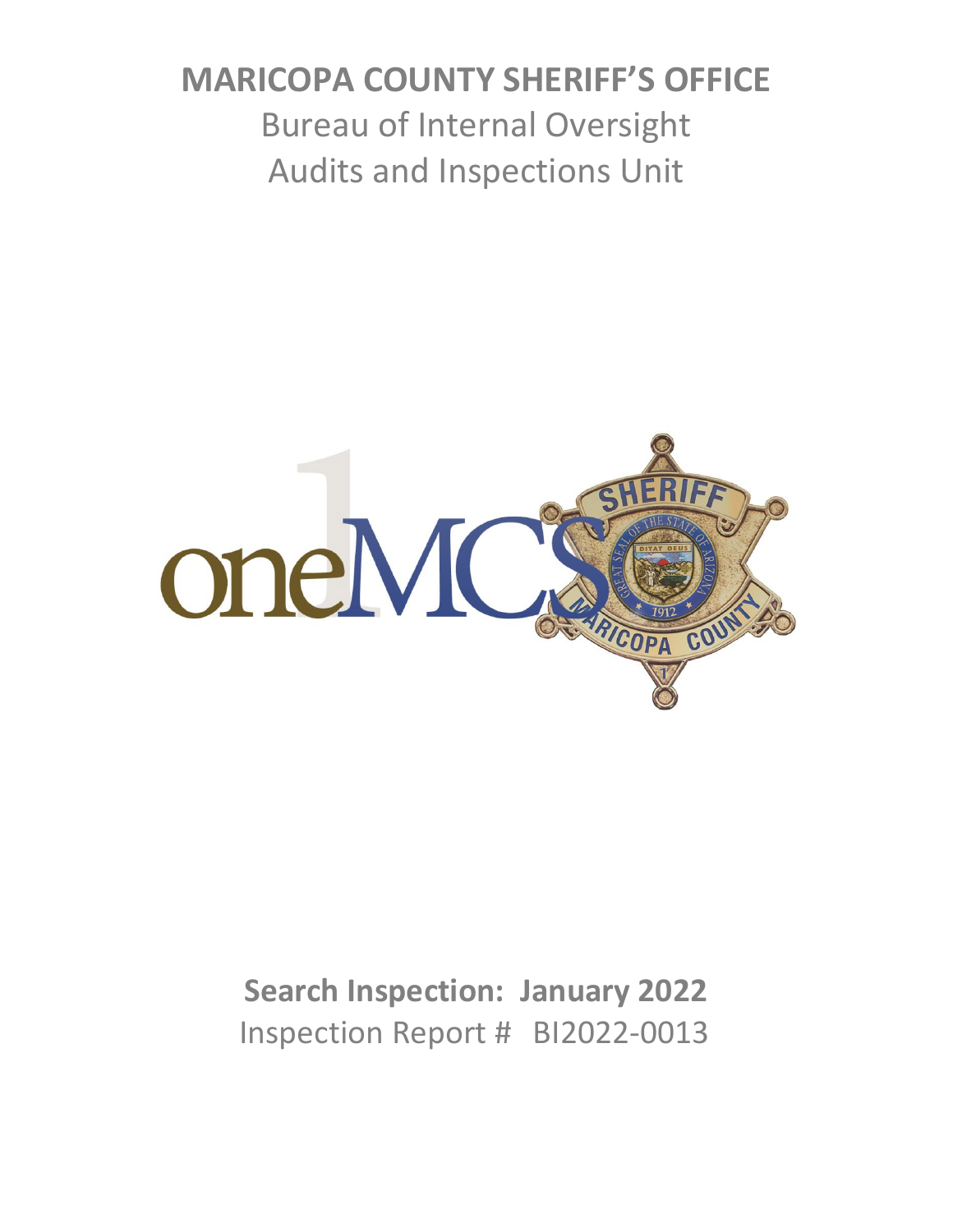#### January 2022 Search Inspection **BI2022-0013 BI2022-0013**

The Audits and Inspections Unit (AIU) of the Sheriff's Office Bureau of Internal Oversight (BIO) conducts search inspections on a monthly basis to ensure proper supervision, adherence with MCSO policies, compliance with the Melendres Order and established local and federal law. A total of 35 traffic stops are selected each month for review. To achieve inspection results the inspector will utilize the Vehicle Stop Contact Form, Citation/Warning, Incidental Contact Receipt, CAD printout, JWI Printout (if applicable) AIU-designed Matrix, Inspection Report Template Form, and Body Worn Camera footage files.

Inspection BI2022-0013 examines traffic stops with a search documented on the Vehicle Stop Contact Forms contained in the TraCS database, for the time period of 1/1/2022 to 1/31/2022. To accomplish this task TraCS data was examined for those traffic stops with a search documented on the Vehicle Stop Contact Forms for this period. These stops have been uniformly inspected utilizing a matrix developed by the Audits and Inspections Unit in accordance with the procedures outlined in policy and the AIU Operations Manual. In the inspection, a "reasonable person" standard will be utilized by inspectors.

#### **Compliance Objectives:**

- Was the search(s) consistently documented on the VSCF, Non-Traffic Contact Form, Incident Report and Consent to Search Form?
- Consent search: Did the deputy verbally inform the individual(s) of their right to refuse or stop the search or provide him/her with a Consent Search Form?
- Was the search(s) conducted within MCSO policies, and in compliance with the Melendres Order and established local and federal law?
- Were any items seized properly documented on the VSCF and applicable forms and impounded into Q-Tel?
- Did the deputy provide the individual(s) with a Property Receipt if property was seized?

#### **Criteria:**

- MCSO Policy EA-11, Arrest Procedures
- MCSO Policy EB-1, Traffic Enforcement, Violator Contacts, and Citation Issuance
- MCSO Policy EB-2, Traffic Stop Data Collection
- MCSO Policy GJ-3, Search and Seizure
- MCSO Policy GJ-35, Body-Worn Cameras

#### **Conditions:**

The MCSO reviewed 35 randomly selected traffic stops made during the month of January 2022 with a search documented on the Vehicle Stop Contact Forms. While 10 of the 35 are to be selected for Body-Worn Camera review, it should be noted the inspector viewed four additional videos for clarification purposes, for a total of 14 traffic stops selected for Body-Worn Camera review.

#### **Results:**

Each traffic stop will be counted as one inspection and all applicable matrix criteria inspection points will factor into an over-all compliance score. In this inspection each traffic stop utilized four matrix criteria inspection points for a total of 175 potential matrix criteria inspection points. From the total of 175 potential inspection points those determined to be Not Applicable (N/A) will be removed from the overall compliance percentage. For example, this month there were 47 inspection points determined to be N/A, resulting in 128 total inspection points.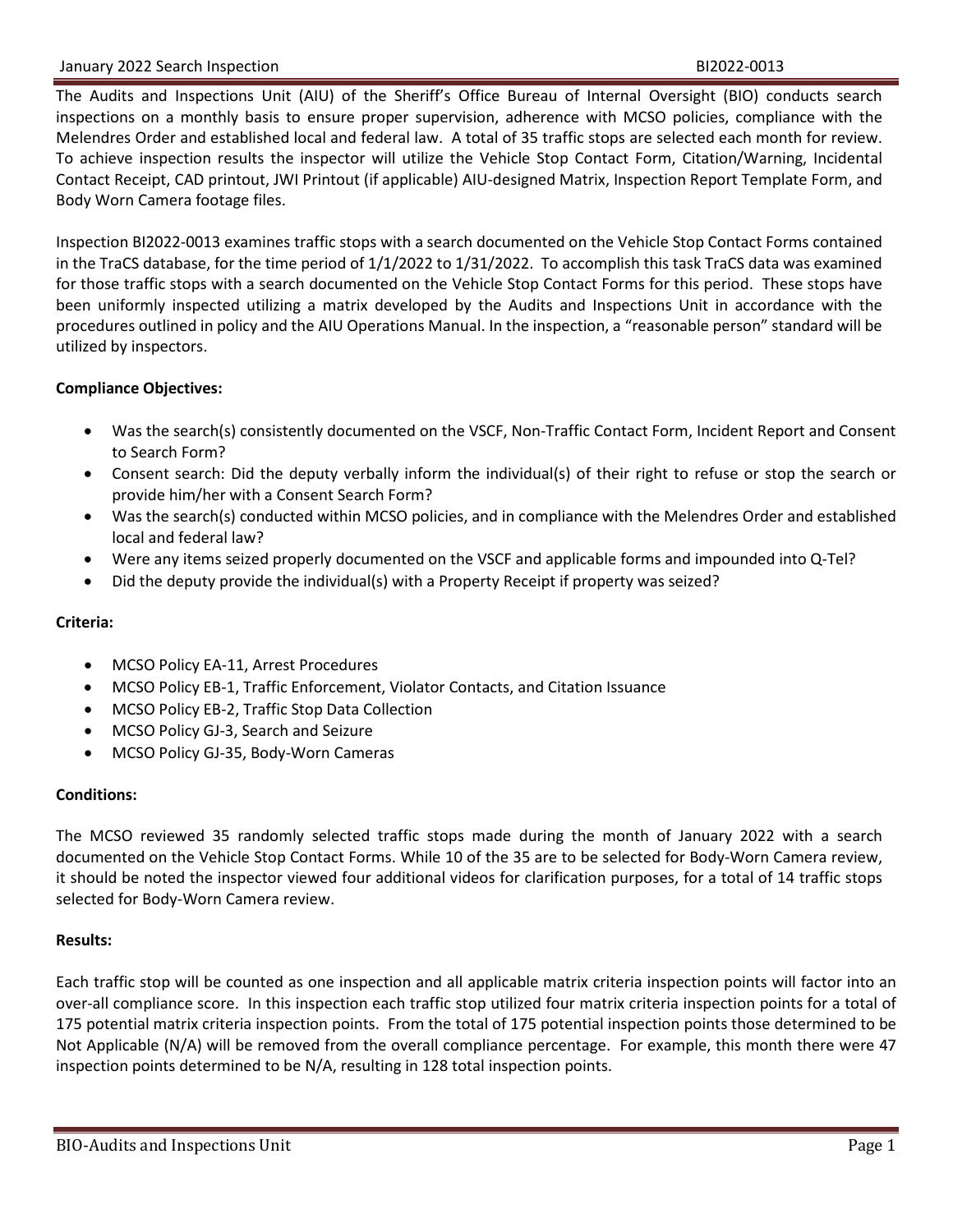The compliance rates of the provided traffic stop sample, utilizing the four matrix criteria inspection points, resulted in an overall average compliance rate of **96.09%** for January of 2022, as illustrated in the graph below.



Note: The six-month trend shows 0% for the previous four months because this is the second month for this report.

|                                                               |            |              |          | <b>Total</b> | Compliance |
|---------------------------------------------------------------|------------|--------------|----------|--------------|------------|
| <b>Inspection Elements</b>                                    | <b>Yes</b> | <b>No</b>    | N/A      | Inspected    | Rate       |
| Was the search(s) consistently documented on the VSCF, Non-   |            |              |          |              |            |
| Traffic Contact Form, Incident Report and Consent to Search   |            |              |          |              |            |
| Form?                                                         | 32         | 3            | 0        | 35           | 91.43%     |
| Consent search: Did the deputy verbally inform the            |            |              |          |              |            |
| individual(s) of their right to refuse or stop the search or  |            |              |          |              |            |
| provide him/her with a Consent Search Form?                   | 2          | $\mathbf{1}$ | 32       | 3            | 66.67%     |
| Was the search(s) conducted within MCSO policies, and in      |            |              |          |              |            |
| compliance with the Melendres Order and established local and |            |              |          |              |            |
| federal law?                                                  | 34         | 1            | $\Omega$ | 35           | 97.14%     |
| Were any items seized properly documented on the VSCF and     |            |              |          |              |            |
| applicable forms and impounded into Q-Tel?                    | 28         | $\mathbf{0}$ | 7        | 28           | 100.00%    |
| Did the deputy provide the individual(s) with a Property      |            |              |          |              |            |
| Receipt if property was seized?                               | 27         | $\Omega$     | 8        | 27           | 100.00%    |
| <b>Overall Compliance with inspection requirements</b>        | 123        | 5            | 47       | 128          | 96.09%     |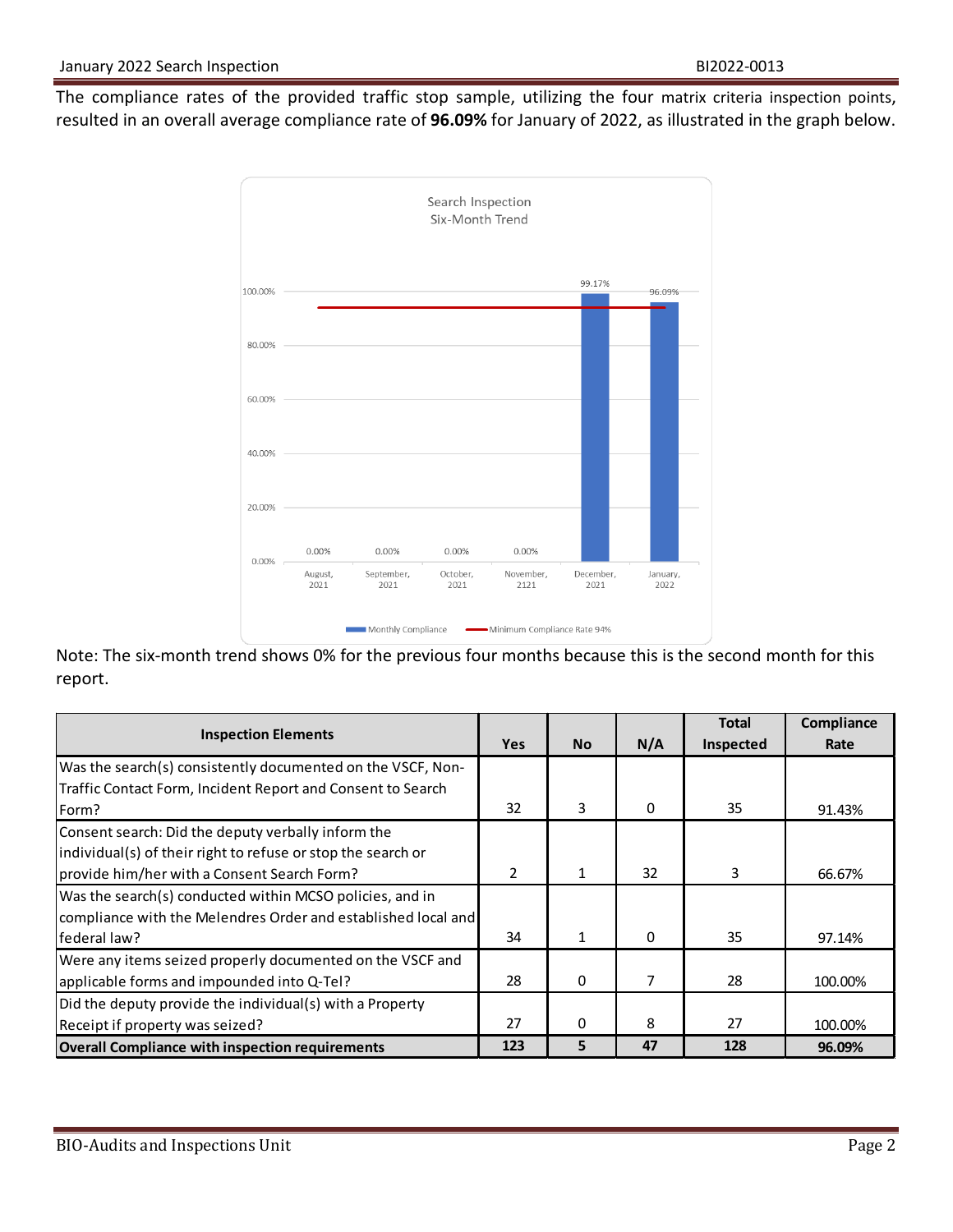#### **Conclusion:**

Of the potential 175 matrix criteria inspection points, 128 of which were used in the compliance calculation, there were five deficiencies, resulting in a **96.09%** compliance rate for January 2022**. It should be noted, as this is a new inspection, no BIO action forms will be issued for this inspection for deficiencies identified.** There were two instances of noncompliance issues.

#### **Action Required:**

AIU will provide the inspection report to the affected Divisionsto address the following stops and non-compliance deficiencies via the Bio Action Form Process: **No BIO action forms will be issued for this inspection for deficiencies identified, as noted above.**

## District 2:

| <b>District</b>                                                                                                                                                                                                                       | MC#        | <b>Employee</b>                                                                                                                                | <b>Supervisor</b> | <b>Commander</b> |
|---------------------------------------------------------------------------------------------------------------------------------------------------------------------------------------------------------------------------------------|------------|------------------------------------------------------------------------------------------------------------------------------------------------|-------------------|------------------|
| 2                                                                                                                                                                                                                                     | MC22008227 | Deputy                                                                                                                                         | Sergeant          | Captain          |
|                                                                                                                                                                                                                                       |            |                                                                                                                                                | <b>Deficiency</b> |                  |
| Vehicle search was documented as both an Inventory Search and a Consent Search, creating inconsistent<br>documentation. The deputy failed to make an inventory of all vehicle contents as required. Policy EB-2.2.O, EB-5.5.A<br>& B. |            |                                                                                                                                                |                   |                  |
| <b>Inspector Notes:</b>                                                                                                                                                                                                               |            |                                                                                                                                                |                   |                  |
| $\bullet$                                                                                                                                                                                                                             |            | Consent was not requested or granted. There was no consent search.<br>The inventory search consisted of only a cursory glance of the contents. |                   |                  |
| <b>District</b>                                                                                                                                                                                                                       | MC#        | <b>Employee</b>                                                                                                                                | <b>Supervisor</b> | <b>Commander</b> |
| $\overline{2}$                                                                                                                                                                                                                        | MC22012395 | Deputy                                                                                                                                         | Sergeant          | Captain          |
|                                                                                                                                                                                                                                       |            |                                                                                                                                                | <b>Deficiency</b> |                  |
| The VSCF shows no driver search conducted, but the IR shows the driver was searched incident to arrest, creating<br>inconsistent documentation. Policy EB-2.2.N.2                                                                     |            |                                                                                                                                                |                   |                  |
| <b>Inspector Notes:</b>                                                                                                                                                                                                               |            |                                                                                                                                                |                   |                  |
| An inventory search was conducted and properly documented.                                                                                                                                                                            |            |                                                                                                                                                |                   |                  |
| <b>District</b>                                                                                                                                                                                                                       | MC#        | <b>Employee</b>                                                                                                                                | Supervisor        | <b>Commander</b> |
| 2                                                                                                                                                                                                                                     | MC22016179 | Deputy                                                                                                                                         | Sergeant          | Captain          |
| <b>Deficiency</b>                                                                                                                                                                                                                     |            |                                                                                                                                                |                   |                  |
| The Vehicle Inventory Search is properly documented on the VSCF but is documented on the IR as Search Incident to<br>Arrest, creating inconsistent documentation. Policy EB-2.2.0.3                                                   |            |                                                                                                                                                |                   |                  |

## Compliance Deficiency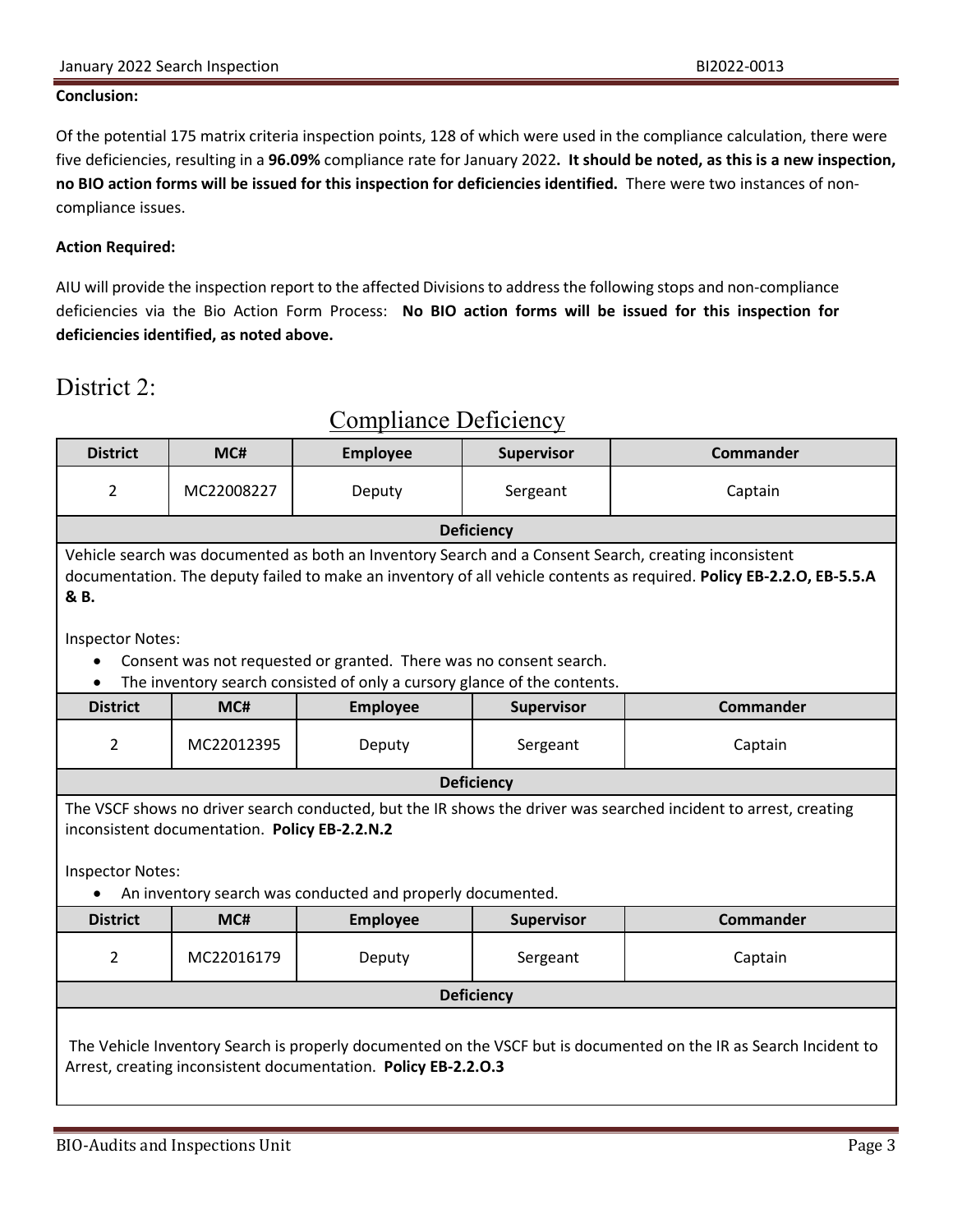## District 3:

## Compliance Deficiency

| <b>District</b>                                                                                                                                                                                                                                   | MC#        | <b>Employee</b> | <b>Supervisor</b> | <b>Commander</b> |
|---------------------------------------------------------------------------------------------------------------------------------------------------------------------------------------------------------------------------------------------------|------------|-----------------|-------------------|------------------|
| 3                                                                                                                                                                                                                                                 | MC22011571 | Deputy          | Sergeant          | Captain          |
|                                                                                                                                                                                                                                                   |            |                 | <b>Deficiency</b> |                  |
| The deputy requested and conducted a consent search but failed to affirmatively inform the person of their right to<br>refuse and to revoke consent at any time. Policy GJ-3.8.A.2<br><b>Inspector Notes:</b>                                     |            |                 |                   |                  |
| The deputy requested consent to search the driver, which the driver granted. A pat-down for weapons was<br>conducted, however the deputy failed to affirmatively inform the person of their right to refuse and to revoke<br>consent at any time. |            |                 |                   |                  |
| The driver was then arrested and searched subsequent to arrest.<br>Deputy has one prior Bio Action Form for the same deficiency in the last 12 months:                                                                                            |            |                 |                   |                  |

o BAF2021-0104

## Non-Compliance Deficiency

| <b>District</b>                                                                                                                                                                  | MC#        | <b>Employee</b> | <b>Supervisor</b> | <b>Commander</b> |
|----------------------------------------------------------------------------------------------------------------------------------------------------------------------------------|------------|-----------------|-------------------|------------------|
| 3                                                                                                                                                                                | MC22006870 | Deputy          | Sergeant          | Captain          |
| <b>Deficiency</b>                                                                                                                                                                |            |                 |                   |                  |
| The VSCF incorrectly indicates an Inventory Search was conducted, however there was no inventory search, none was<br>required since the vehicle was not towed. Policy EB-2.2.0.2 |            |                 |                   |                  |